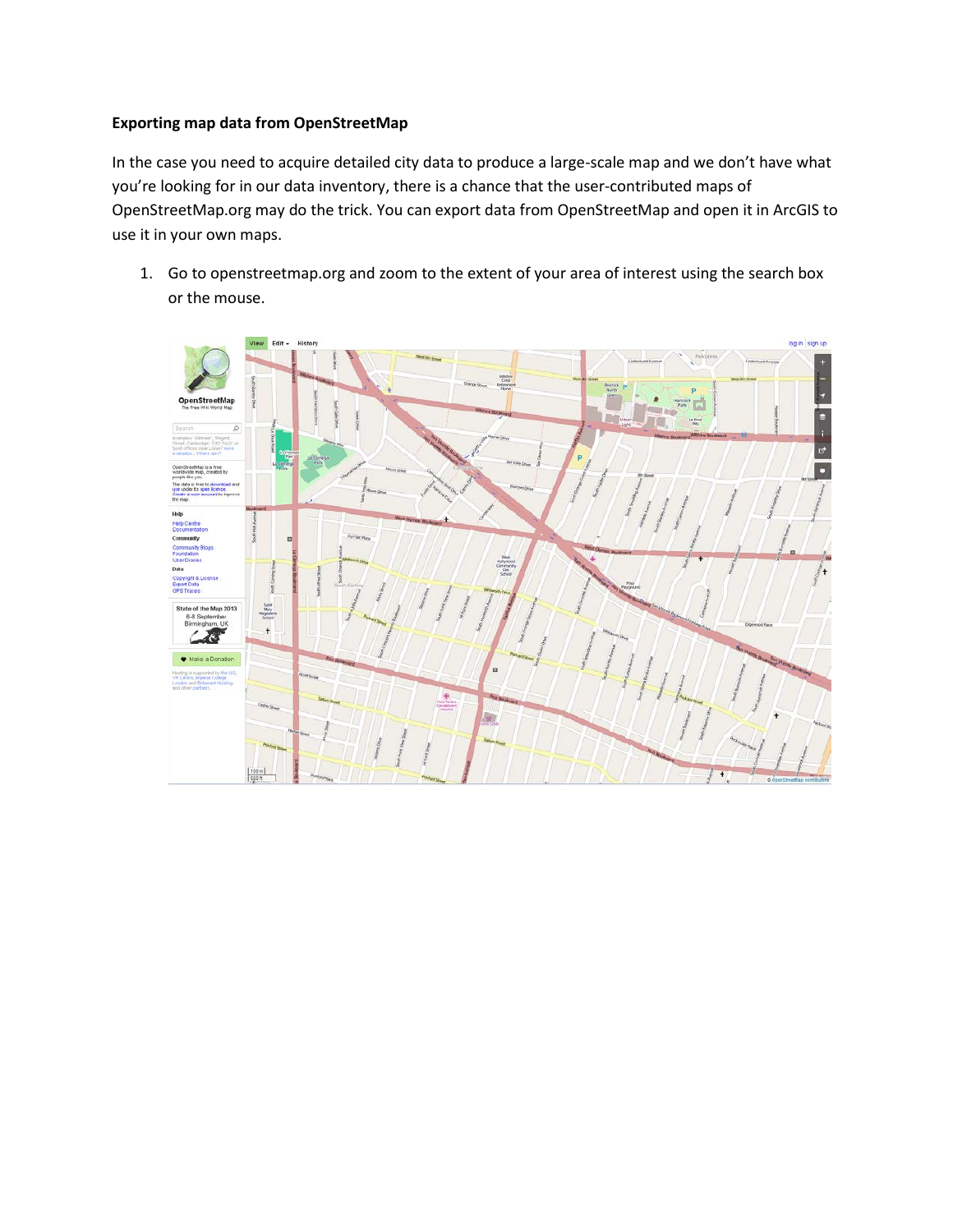2. Click on Export Data in the sidebar on the left to bring up the Export pane. If you are satisfied with the visible extent, click Export.



You will be prompted to save map.osm to your computer. As you are limited in the extent of the area that you can export, you may receive an error prompting you to zoom in and select a smaller area. If you require data for an area larger than what the site can export, you can download larger extracts of OSM data in a variety of formats from [http://downloads.cloudmade.com/,](http://downloads.cloudmade.com/) though not all thematic layers are included.